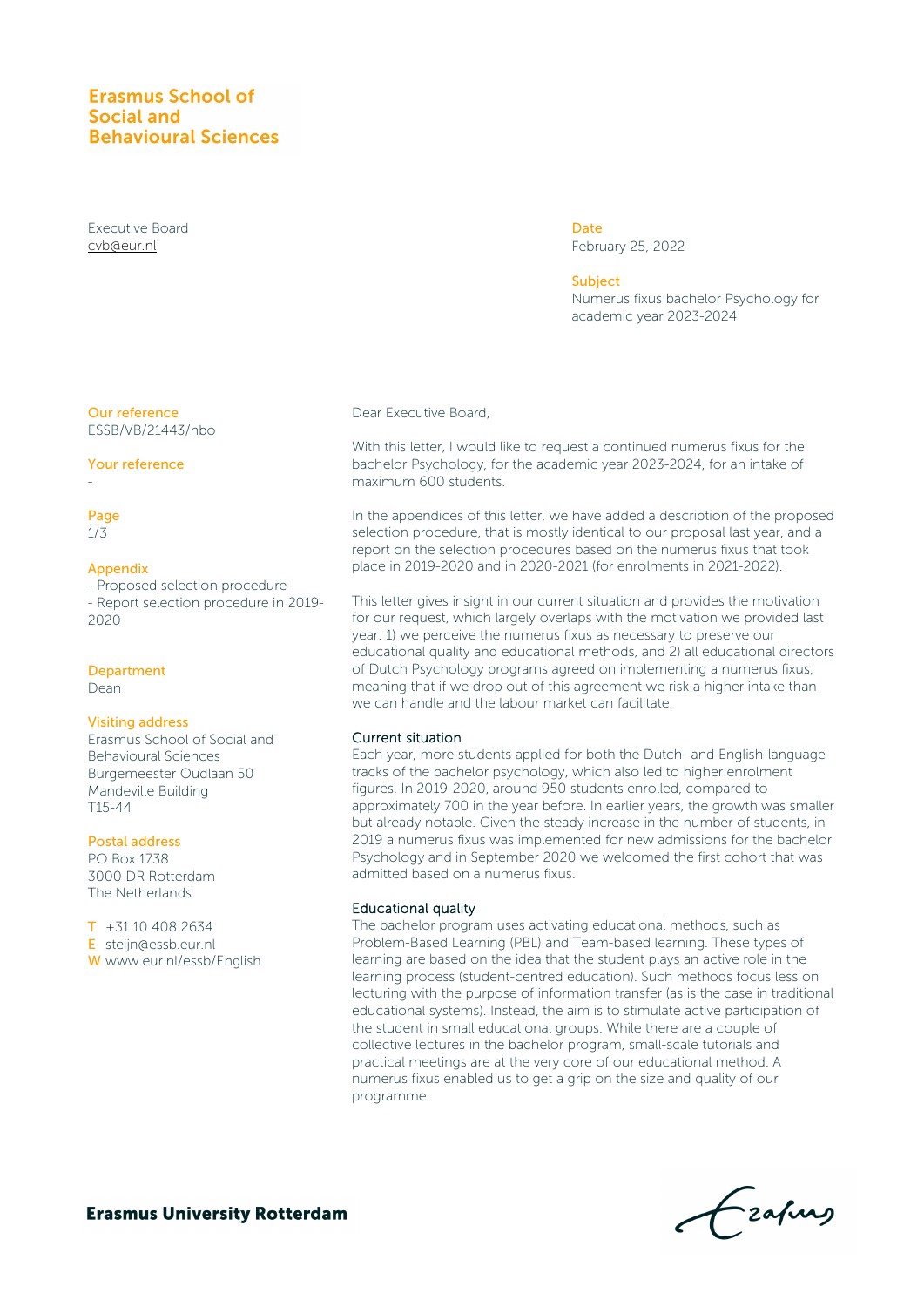Page 2/3

-

Our reference ESSB/VB/21443/nbo

Your reference

To ensure a high quality and sustainable educational system, we continue to evaluate, and revise the curriculum and educational methods in our bachelor programmes, including Psychology. In alignment with our educational vision, we continue to focus on practical skills training and our educational methods will remain activating, collaborative, and small-scale. Therefore, we argue that a fixus is necessary to maintain our education quality, and to prevent that 'students become a number'.

#### Nation-wide agreement

In 2019, the "Kamer Psychology", a forum of the VSNU that is hosted by NIP (Nederlands Instituut voor Psychologen) in which education directors of all psychology bachelor programmes in the Netherlands participate, agreed upon establishing a numerus fixus (of 600 students) for all bachelor programmes in psychology in the Netherlands, with the labour market in view. If all universities have more than 950 graduates (the ESSB-intake before the numerus fixus) each year, this would exceed the demand for psychologists in the labour market.

The only exception to the nation-wide agreement is formed by programmes that wish to grow. For now, this only applies to the University of Twente that has a much smaller number of students and no clinical psychology specialisation (i.e., this is the track that attracts most students). If our university would drop out of this agreement, the number of applications for our bachelor psychology would probably increase (for example due to students wanting to avoid, or not successfully completing selection procedures at other universities).

#### Accessibility

Based on the motivation detailed above, a numerus fixus prevents our intake to exceed our capacity and negatively impact our educational quality. A capacity limitation also suits the EUR-wide strategy to maintain educational quality while student numbers are rising. While considering the numerus fixus a necessary measure, we do wish to limit its negative outcomes (in terms of accessibility) as much as possible. We have therefore designed a selection procedure that aims to select qualified students who are motivated to enrol in this programme, and who may contribute to a diverse classroom. In this process, we value the results students obtained prior to enrolling in the bachelor programme psychology as well as the (untapped) potential of students who are motivated to pursue their diploma in psychology.

Furthermore, we have set the maximum capacity as high as possible, at 600 students. We consider this to be the maximum number of students, based on two factors. First the nation-wide agreement, mentioned above, included a maximum of 600 students; departing from this would potentially deter applicants and cause them to apply at other universities rather than encourage them to consider which programme best suits them. In addition, based on experience with large cohorts prior to implementing a numerus fixus, we feel that a maximum of 600 students is still feasible in terms of educational quality and personal attention to students.

Frahing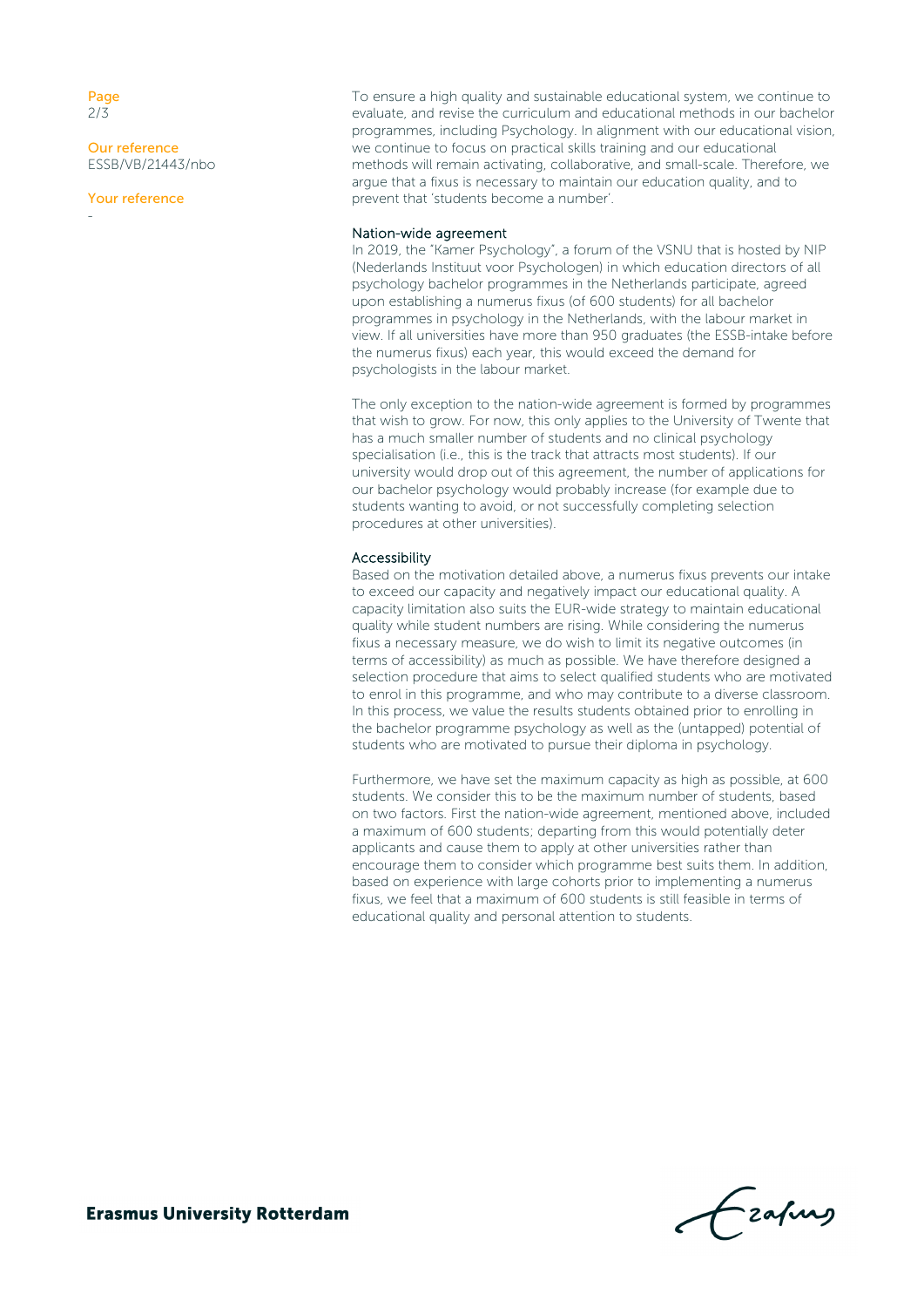Page 3/3

-

Our reference ESSB/VB/21443/nbo

Your reference

#### Evaluation

We will continue to closely monitor and evaluate the selection procedure to ensure it fulfils the abovementioned aims, which are described in more detail in the selection procedure that is attached to this letter.

I hope that you agree with our proposal to implement a numerus fixus for the bachelor Psychology for 2023-2024, for an intake of 600 students, based on this letter and the appendices,

Yours sincerely,

Behke

Prof.dr. V.J.J.M Bekkers Dean ESSB

Cc: Prof.dr. Bram Steijn, vice-dean education ESSB Kimberly van Aart MA MSc, policy advisor education ESSB Carolien Hennekam MA, policy advisor Education & Student Affairs

Eafurs

**Erasmus University Rotterdam**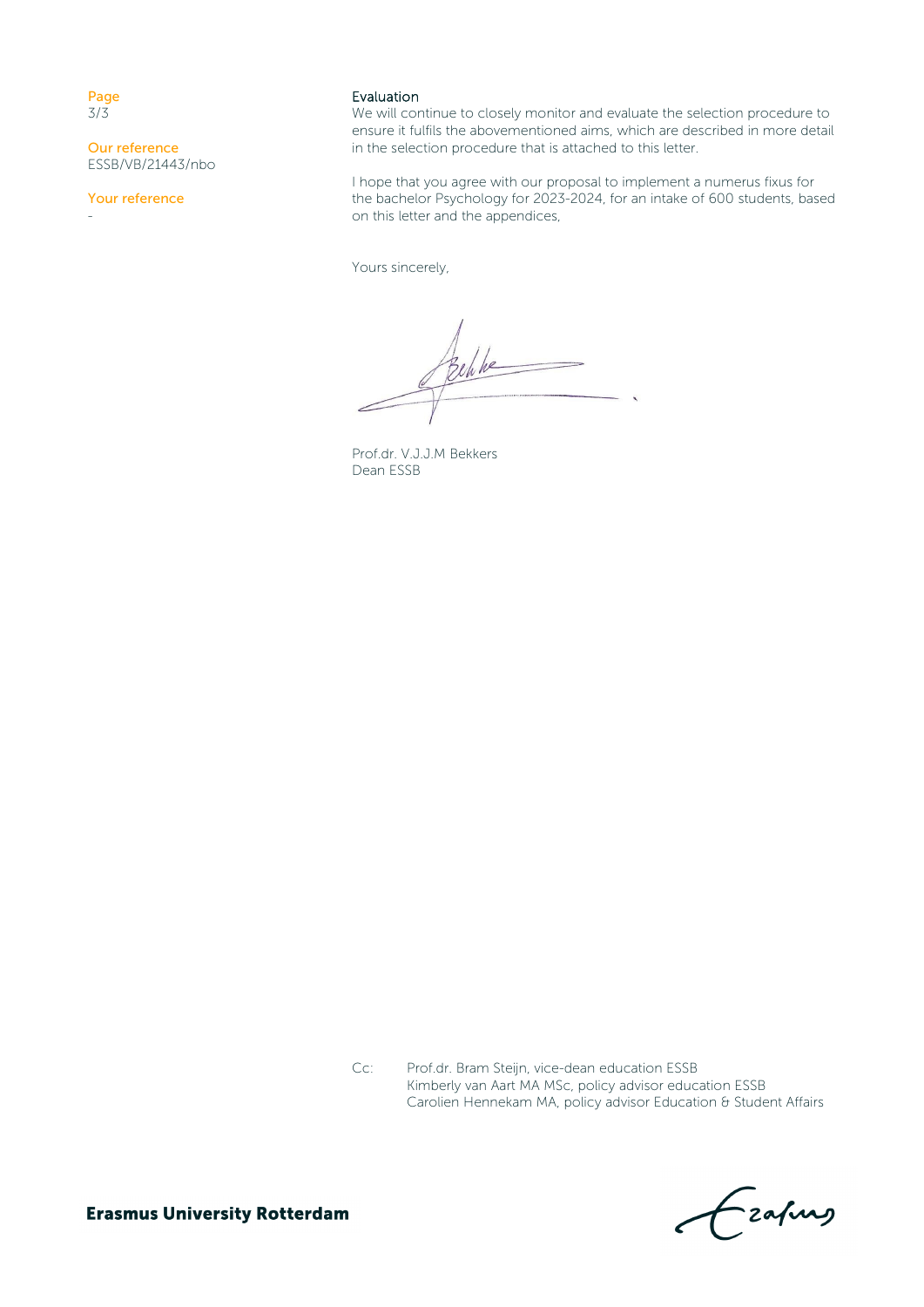# Selection procedure for B Psychology

*For the numerus fixus (600) for 2023-2024 at ESSB, Erasmus University Rotterdam*

# Short introduction

For the academic year 2023-2024 it is proposed to maintain a *numerus fixus* for the bachelor's programme psychology (both the Dutch and international tracks) for 600 students at most, in accordance with an agreement of the Kamer Psychologie VSNU to establish a fixus for all bachelor's programmes Psychology in the Netherlands, except for those programmes that wish to grow. For a detailed motivation, please refer to the cover letter.

The proposed fixus means that the admission of students will entail two steps:

- 1. the assessment of the admissibility of applicants (step 1)
- 2. the ranking of these applicants based on four selections criteria.

These criteria are based on the envisioned profile of our student population and match the objectives that we have.

First, we aim at a student population (in both tracks) that reflects the diverse composition of the Rotterdam population as much as possible. Many graduates find suitable jobs in the metropolitan area of Rotterdam and surroundings. This means that the program delivers students who are well-equipped for the job market of a psychologist in a diverse society.

Second, we strive to select students with a study attitude and motivation that fit with our vision on education and our educational methods, that are primarily small-scale and activating. In many courses we adopt problem-based learning, which is a very active form of education that is particularly suitable for curious, motivated students who can work well with others.

The selection is based on these objectives.

# Admission

After registration via Studielink (no later than 15 January 2023) for all applicants their admissibility will be checked. This will be done based on the admission requirements stipulated in Article 2.1 of the bachelor Education & Examination Regulations (EER) for 2022- 2023. For the International Bachelor in Psychology track, a language requirement (for English proficiency) is also in place and detailed in the EER.

# Selection

Applicants who are deemed eligible for admission will receive an invitation to participate in the selection procedure. This selection is based on the following criteria, that each weigh 25%:

- 1. school grades
- 2. scores on an online test (multiple choice)
- 3. motivation (online questionnaire and open questions)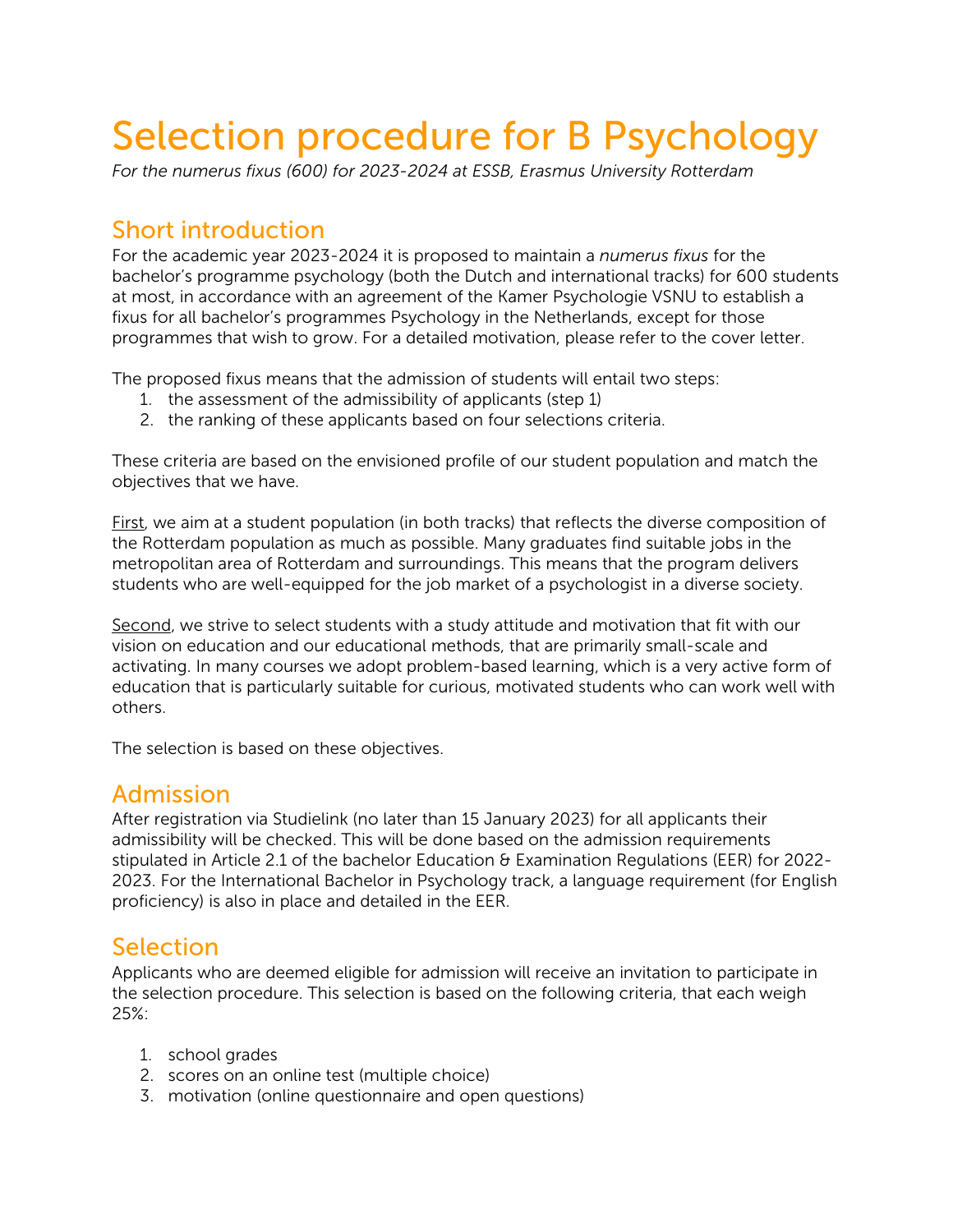4. study attitude (online questionnaire)

## Part I Grades

# 1. School grades

Applicants will submit their grades for the penultimate year of prior education (or for the last year if this has been completed already). For Dutch applicants this will probably be the secondary school grades. For applicants with a foreign prior education, the submitted grades will be recalculated based on a conversion table, that is drawn up mainly based on information from Nuffic, to ensure comparability of grades across the pool of applicants.

## Part II Selection asssessment

Applicants receive materials to be studied in preparation for the test and are given access to an online assessment tool, with which criteria 2 to 4 will be assessed.

This assessment includes a total of about 50 questions and will take a total of 6-7 hours of time to complete (this is comparable to the time spent on selection procedures of other bachelor programs psychology). A Dutch and English version is available for all questions, in accordance with the fact that the programme includes a Dutch- and English-language track. The different parts are described below.

# 2. Online test

Applicants will be requested to study three recorded lectures and three chapters from basic textbooks on subjects relevant to the psychology programme, that also reflect the educational approach of the bachelor's programme in psychology (problem-based learning). The subjects are based on the study content of the first year of the Psychology bachelor programme. A few questions should be answered by performing a statistical calculation. Methodological questions can also be asked.

The materials provided to students will match those included in the bachelor's programme, meaning that they are in English, and will be of a bachelor-1 level, making the test feasible for applicants. In this way, the students will simultaneously prepare for the online assessment and get a better idea of what awaits them in the first year if they are selected. The answers to the questions can be in English or Dutch, depending on the chosen track. Studying the material in preparation for the exam takes about 5 hours.

The online test will be part of the larger online assessment, which can be interrupted and continued at a later time. However, no earlier or later parts of the test can be seen or changed. The already completed part is saved and one continues with the test. The total time spent on the test is recorded.

The test consists of 15 multiple choice questions (with 3 answer options), 5 for each subject. The applicant must have completed the test before a predetermined date.

## 3. Motivation

Prospective students must complete an online questionnaire in this part of the online assessment. This consists of an online questionnaire and open questions. The online questionnaire with closed questions covers the applicant's readiness to start and continue the Psychology programme regardless of sacrifices, setbacks, misfortune or disappointing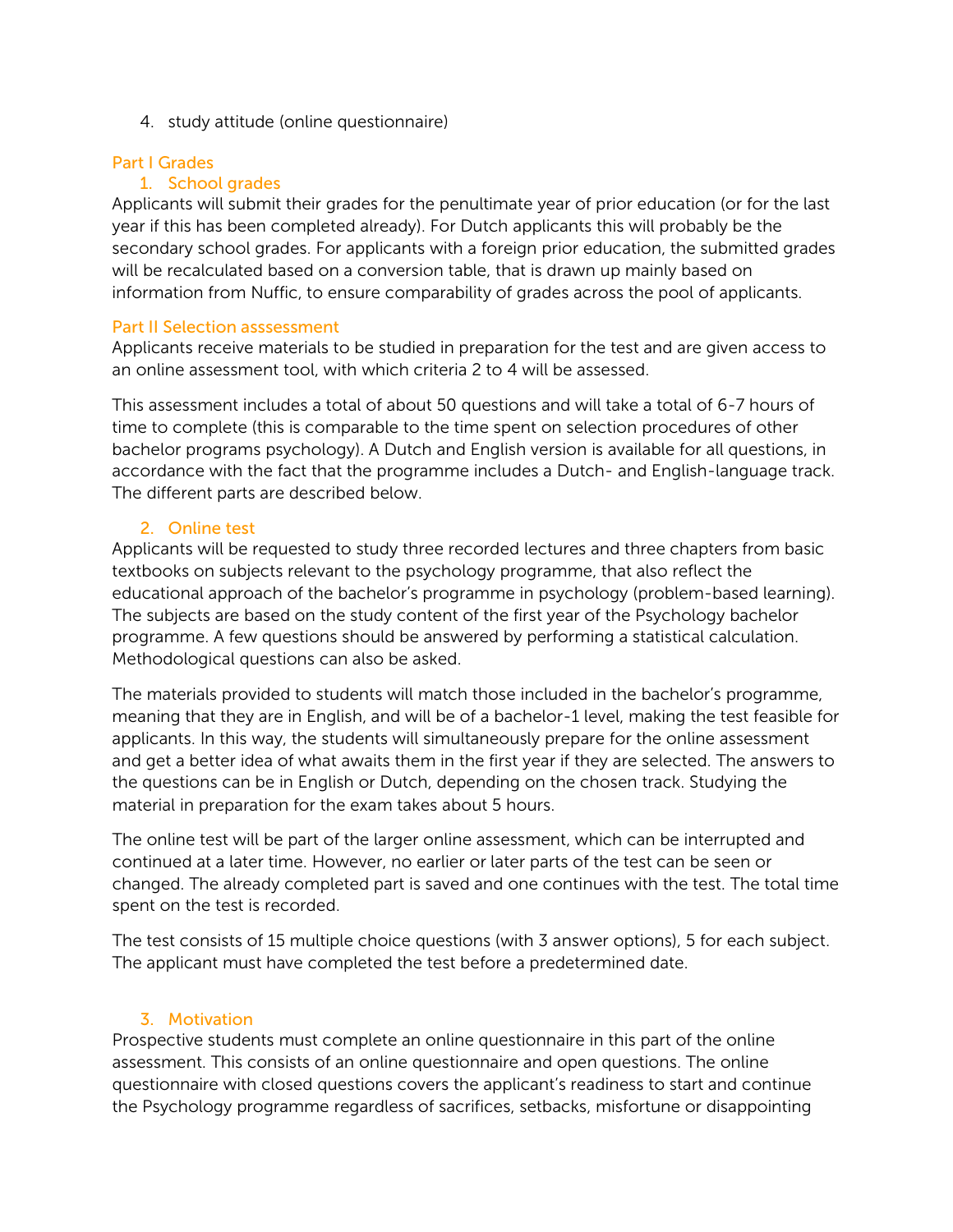perspectives. Motivation is also assessed with open questions, in which applicants, among other things, give a motivation for choosing a bachelor's programme in Psychology and for choosing a such a programme at Erasmus University Rotterdam in particular. An important reason to use these open questions is also to encourage student to reflect on their choice and, hence, the questions also serve as a self-selection instrument.

A maximum number of words is available for these answers. The answers are assessed on the extent to which the applicant can clearly motivate the choice within the given word limit. In addition, we also assess diversity in motivations, since we aim at a diverse classroom. The word count of the answers to the open questions will be taken into consideration when scoring these answers. It is expected that word count can be used to filter out individuals who spent little or no effort into writing their answers on the open-ended questions. The number of words is thus used here as an indicator of the effort put into the answer, which should reflect ones' motivation in general. We expect that this will be an effective way, in terms of quality and staff effort, to filter out less motivated students.

# 4. Study attitude

In the last part of the online assessment, applicants must answer an online questionnaire with closed questions about their study attitude, approach to studying, and professional conduct. This part is not about the motivation for the programme, but about how applicants think about active, small-scale education and how they prepare for studying, and how their study attitudes suit the problem-based learning approach.

An applicant who goes beyond just studying the material, who is curious and has a critical attitude (internalizing behaviour), will score better on this component than a student who primarily learns to pass a test (externalizing behaviour). Also, forms of professional behaviour will be included in this section because it has been shown that these have a predictive value for study success.

# Ranking of students

Standard scores (z-scores) will be calculated for each component, so that it is possible to assess how applicants score in relation to each other on the components of the assessment. All z-scores will be summed up to create a total score. In other words, there will be no scores for components of the assessments. Each component assessment contributes equally to the total score.

The total score determines the final rank number for each candidate. When total scores are equal, the score on the motivation questions, within the group of applicants with the same score, determines the final rank number.

When registering in Studielink, applicants choose either the international or Dutch track. However, one ranking will be made for the program, instead of separate rankings per track, as is required by the Higher Education Act (WHW). At first, the rank number determines whether someone is offered a place in the program (when the number is 600 or lower) or not (when the number is 601 or higher).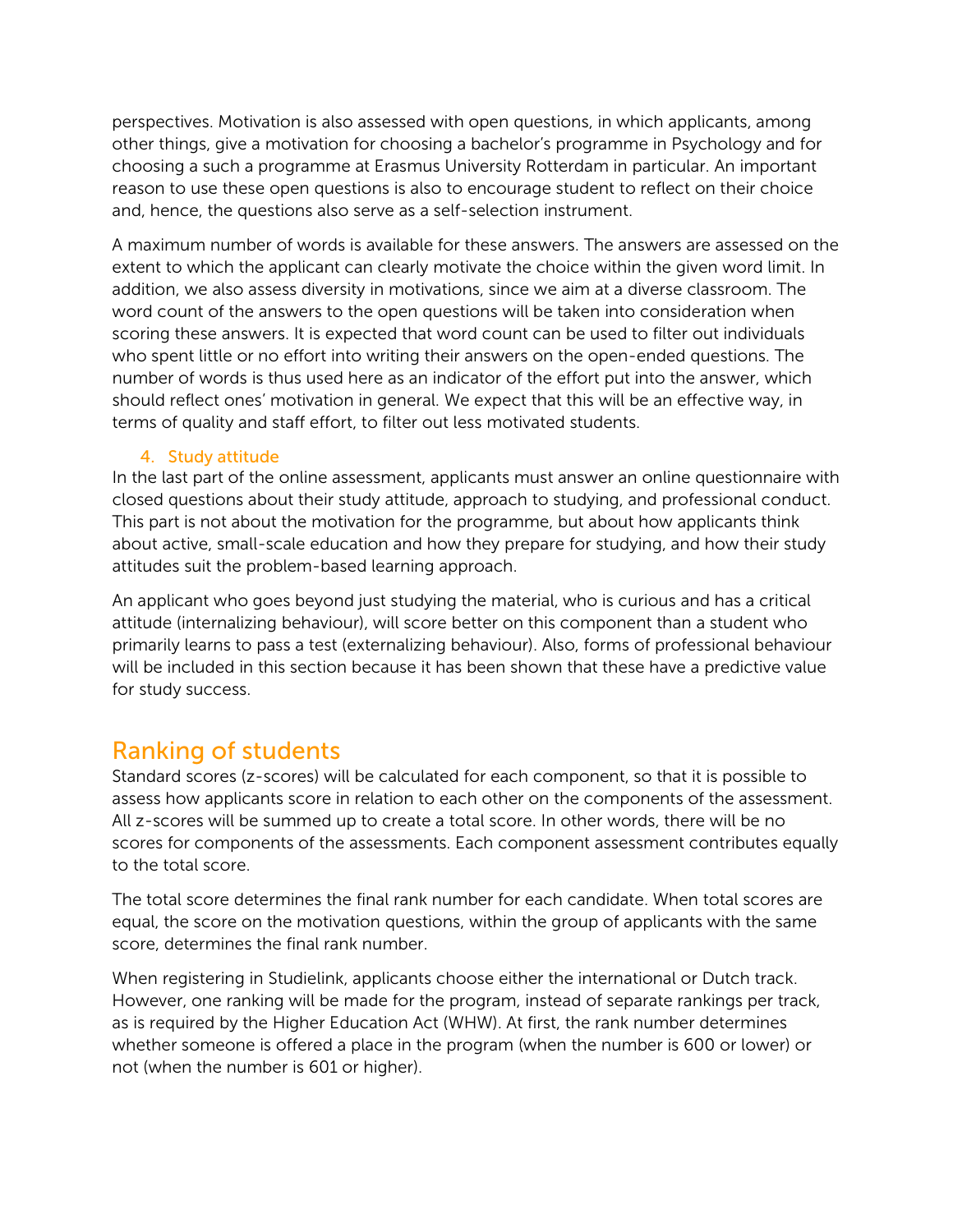When an applicant receives a message about the rank number and that rank number means that he / she is selected, this message also includes a confirmation of the track that has been chosen by the applicant and in which he/she is thus placed. After choosing a track, applicants cannot switch from the Dutch track to the international track or the other way around.

In total, an applicant may participate three times in a selection procedure for the bachelor's programme Psychology at the EUR. If students participate several times in a selection procedure for the bachelor's programme Psychology at the EUR, each participation will be regarded as new.

The selection procedure takes place only once a year. The scores and rank numbers of cannot be transferred to the next academic year (or to a different university). The selection procedure must then be completed by the student in its entirety.

The EUR does not organize an inspection of scores, although an applicant has the right to request the personal data concerning him/her (on the basis of the GDPR, article 15). National laws and regulations and corresponding deadlines apply in this selection procedure (see [www.studiekeuze123.nl/selection\)](http://www.studiekeuze123.nl/selection).

Applicants will find information on the admission and selection procedure on the following web pages:

<https://www.eur.nl/en/bachelor/international-bachelor-psychology/admission> <https://www.eur.nl/bachelor/psychologie/toelating>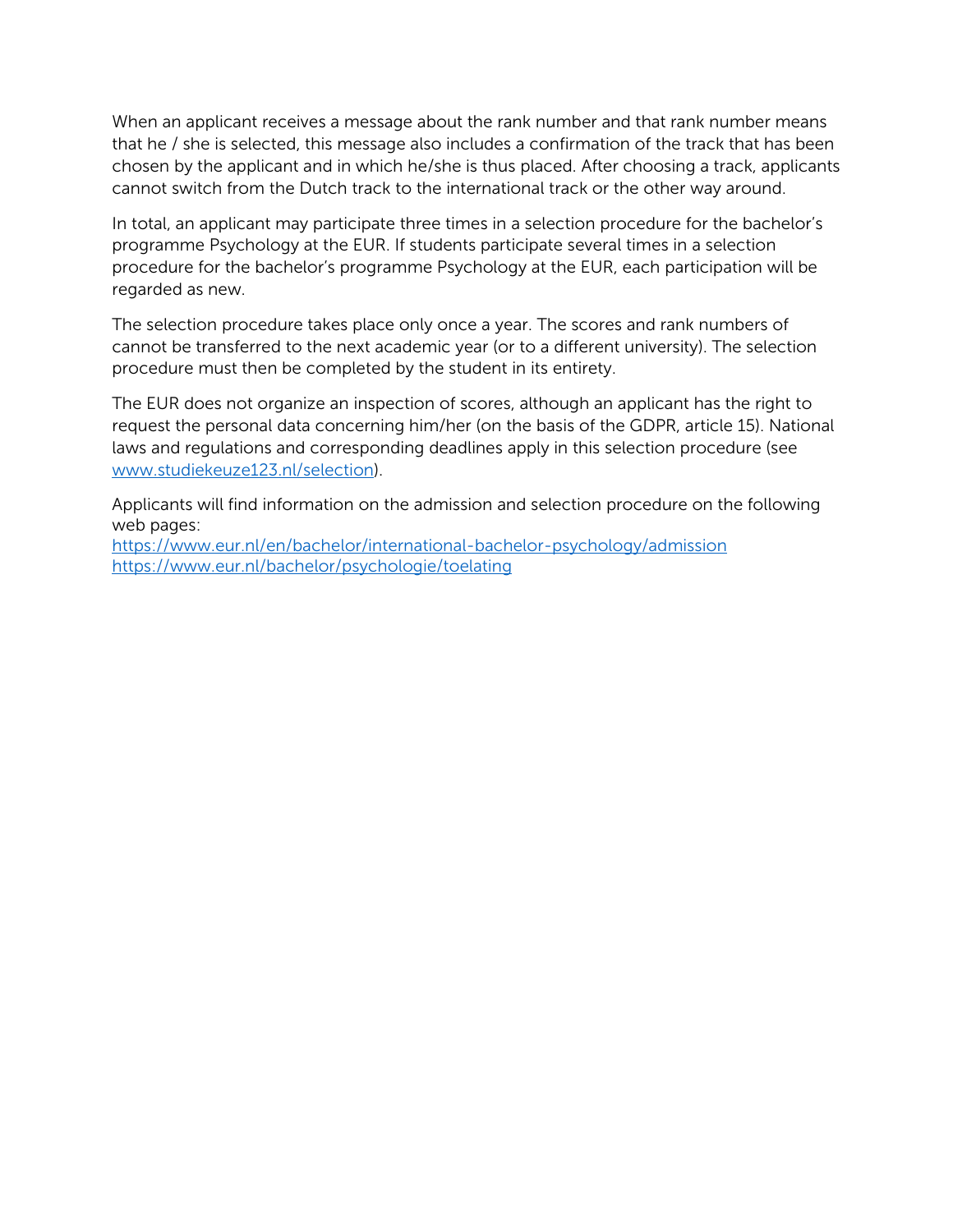# Report on bachelor Psychology numerus fixus for academic years 2020-2021 and 2021-2022

PVL / RS / AH, 14-1-2022

# 1. Qualitative review

For the bachelor Psychology (including the International Bachelor Pscyhology track), candidates were ranked according to their scores on four criteria:

- 1) GPA of de the diploma/grade list
- 2) Knowledge test
- 3) Questionnaire on motivation
- 4) Questionnaire on study attitude

All four components had equal weight (25%) in the final ranking of the candidates. The criteria were explained a selection regulations and further elaborated in four components of the selection procedure.

# Alignment with selection goals

This selection procedure for the bachelor Psychology was first implemented in recruitment year 2019-2020, meaning that in 2020-2021 the first cohort started with the bachelor based on a numerus fixus selection procedure and this was continued for the 2021-2022 cohort. We now have insight into whether the results of the selection procedure match its goals from the 2020-2021 cohort and, where available, we have some limited insights to the 2021-2022 cohort. First, we detail the goals formulated in the application for the numerus fixus below and explain per goal whether these were met and/or whether there was reason for adjusting the selection procedure.

"First, we aim at a student population (in both tracks) that reflects the diverse composition of the Rotterdam population. Many graduates find suitable jobs in the metropolitan area of Rotterdam and surroundings. This means that the program delivers students who are well-equipped for the job market of a psychologist in a diverse society."

To meet this first objective of the selection procedure, considering the students who ultimately were selected to start with the bachelor, we based the selection procedure on recent scientific insights to assure good predictive validity (i.e., admission results are related to the outcome of interest such as study success) and fairness (i.e., unbiased against diverse students). Research shows that traditional and often-used admission procedures consisting of solely standardized cognitive tests and high school GPA tend to adversely impact students with a migration background, as they show systematic differences in scores between sub-groups, and thus in chances of acceptance (Niessen  $\theta$ Meijer, 2017). Diverse students, such as first-generation students and students with a migration background do, for example, have lower chances of acceptance when only cognitive indicators are assessed (Schmitt et al., 2009; Sinha et al., 2011). Because of our first objective, to make the admission procedures inclusive, we used two approaches, namely the inclusion of non-cognitive criteria and the use of a curriculum sample test (based on Niessen & Meijer, 2017; Stegers‐Jager et al., 2015). Non-cognitive, or 'characterbased' criteria include indications of motivation and study skills and habits, and other behavioural tendencies. Non-cognitive criteria in admission procedures offer the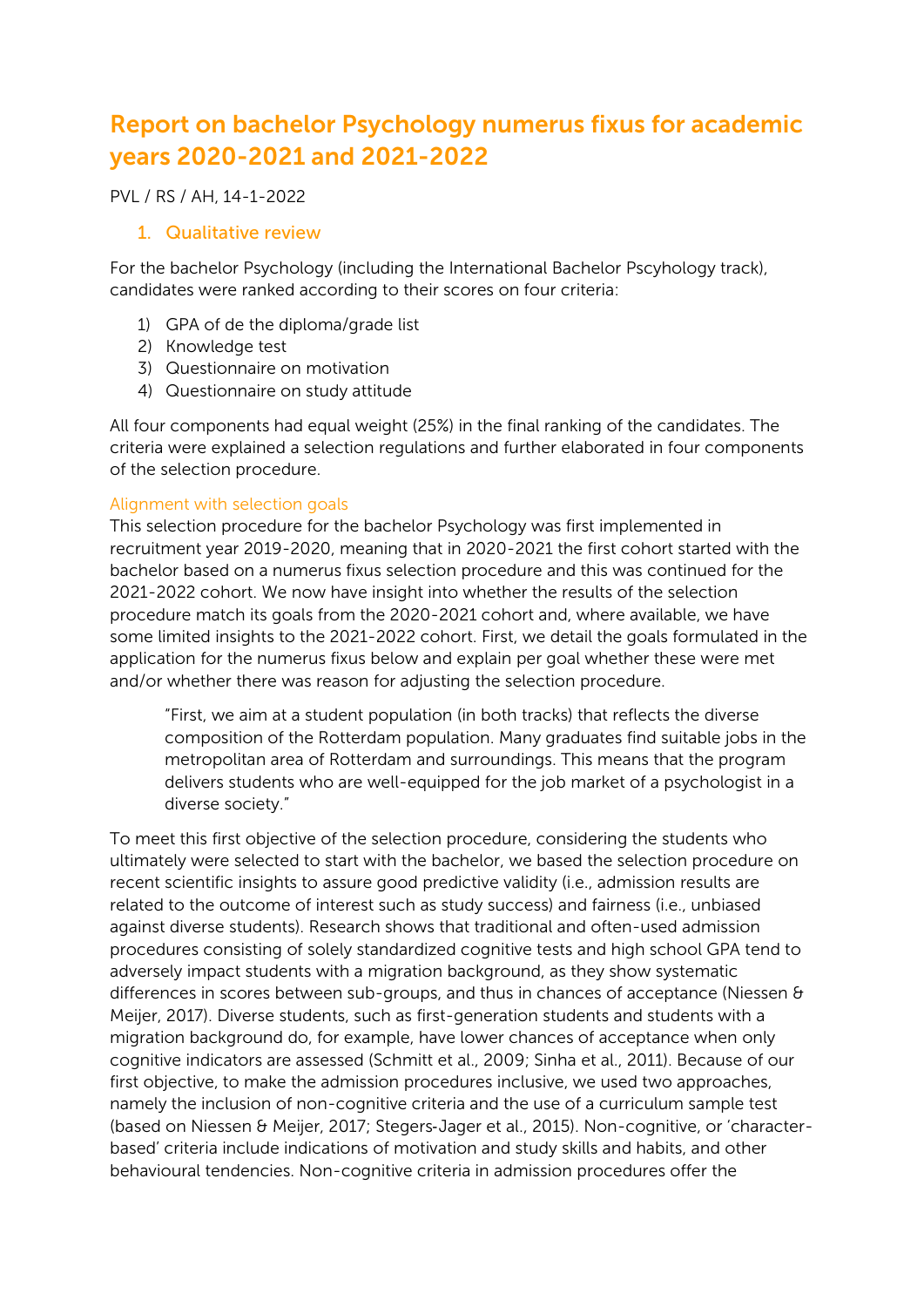possibility to compensate for lower cognitive scores, which may reduce adverse impact on selection decisions for minorities. Some studies suggest that the inclusion of these criteria indeed increases the chances of success for minority students, while maintaining good predictive validity (Bradburn & Schmitt, 2019; Schmitt et al., 2009; Stegers‐Jager et al., 2015). A first analysis data of the background characteristics of students enrolled in 2020-2021 indicates that 22% of the students from this cohort has a migration background (Erasmus School of Social & Behavioural Sciences, 2021). This percentage is comparable with the percentage of students with a migration background in earlier cohorts 2018-2019 and 2019-2020, when no selection procedure was used. Furthermore, sub-group differences in the overall selection scores within the selected group of students are minimal. These first results are indications that there is no or minimal adverse impact of the used selection criteria and that student population diversity in terms of migration background is not affected by the selection procedure.

"A second aim is that the study attitude and motivation of students fit with our method of education, problem-based learning. Problem-based learning is a very active form of education that is particularly suitable for curious, motivated students who can work well with others."

Regarding this second aim of the selection procedure, we have designed the procedure in such a way that students were assessed on their motivation to study Psychology, particularly their motivation to study Psychology in Rotterdam with it's PBL approach, and their study attitude. When using the results of the exam of the first course in the bachelor, we found the strongest predictors to be the pre-university grades, multiple choice exam results, and the specific motivation question regarding seeking out information activities (Lamoen et al., 2022). For cohort 2020-2021 specifically, it has been found that these predictors also positively correlate with the GPA of the whole first year. The students who enroll after the selection procedure also seem to perform better. In cohort 2018-2019 the number of students who got a positive binding study advice (BSA) was 54% (Erasmus School of Social & Behavioural Sciences, 2021). In the following cohort 2019-2020 around 58% received a positive BSA. Then for the students of cohort 2020-2021, the first who went through our selection procedure, 87% received a positive BSA. These results are, however, are influenced by the COVID-19 pandemic and associated measures, such as the prolonged BSA. Nevertheless, when comparing the positive BSA percentages of the Psychology students with other ESSB bachelor programmes, it is clear that the students of the 2020-2021 cohort perform better compared to other students in the similar situation caused by COVID-19. In conclusion, the selection procedure seems to be positively related to study success and the group overall performs better than earlier years in terms of receiving a positive BSA. This indicates that the selection procedure seems to successfully select students who would be likely to excel in our bachelor program.

#### Student population

For cohort 2020-2021, 274 students started the English-language International bachelor Psychology track, while 275 students started the Dutch-language Psychology track (Erasmus School of Social & Behavioural Sciences, 2021). In total, 549 new students enrolled. In terms of the diversity of this group, at this point we can only say something about nationalities (see above) and conclude that the proportion of international students has increased compared to previous years. Because all applicants participate in the same selection procedure and for procedural justice reasons, we cannot influence these proportions. This may change for future cohorts, depending on the implementation of the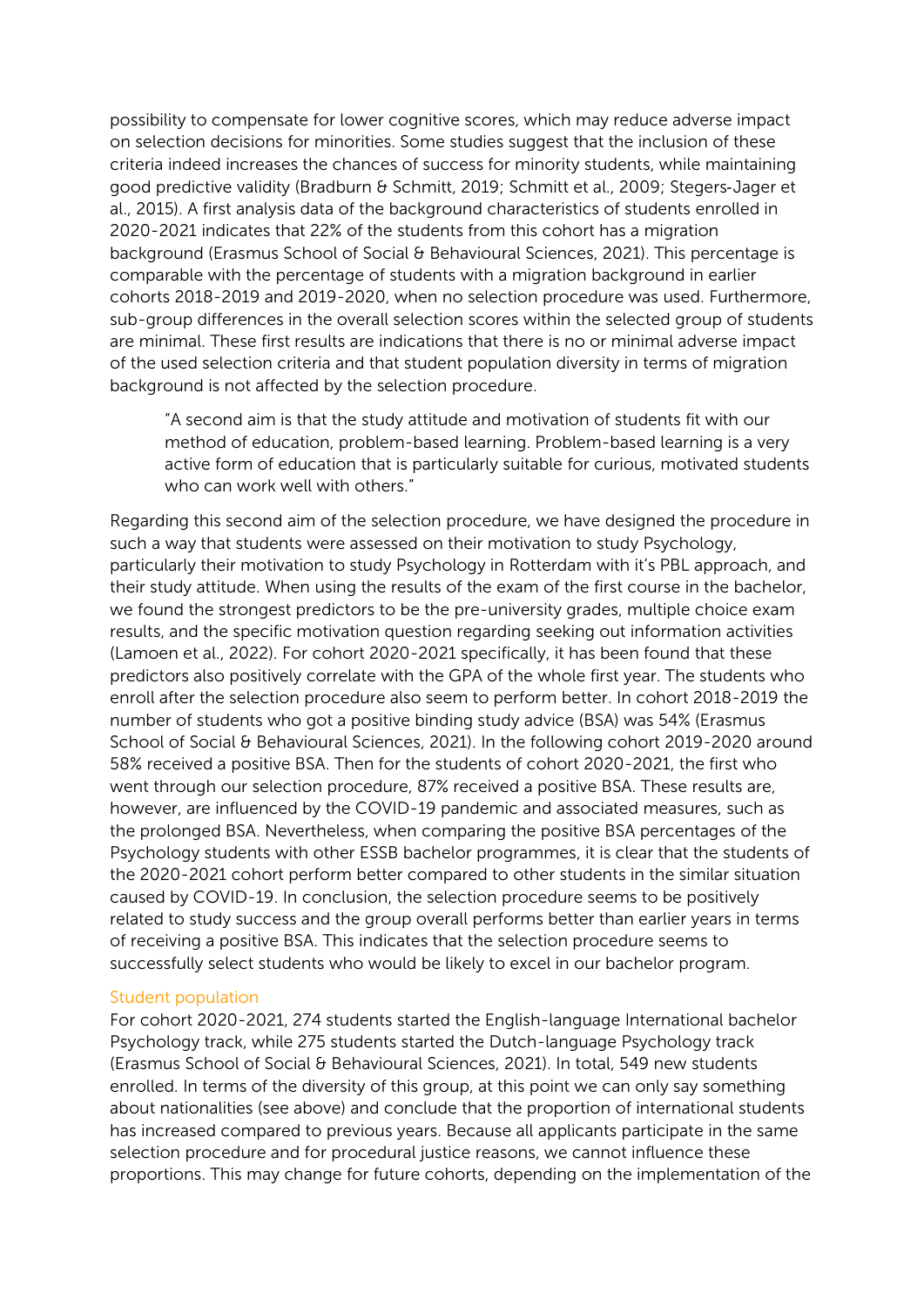'Wet Taal en Toegankelijkheid' that possibly allows for a fixus (and selection procedure) at the track-level.

#### Adjustments, with a view on alignment

Finally, compared to the request for implementing a numerus fixus, we made no changes to the *contents* of the selection procedure. In the instruments for assessing applicants on the abovementioned criteria, we have made a change in the division of open and closed questions for the components motivation and study attitude. This has resulted in mostly closed questions and a few open questions. This enabled us to better operationalize motivation and study attitude in a valid way, based on literature on study motivation and study attitude (e.g., Wouters, Croiset, Galindo-Garre, & Kusurkar, 2016), while maintaining a fair selection instrument that relates to expected study progress. Furthermore, this approach enables us to continue to assess the large numbers of applications in a fair, reliable and manageable way (i.e., in terms of staff hours).

#### Reflection on educational quality

As also explained in our letter detailing the request for a numerus fixus, we consider 600 to be the maximum number of students, based on two factors. First the nation-wide agreement, mentioned in our letter, included a maximum of 600 students; departing from this would potentially deter applicants and cause them to apply at other universities rather than encourage them to consider which programme best suits them, based on contents and educational methods. In addition, based on experience with large cohorts prior to implementing a numerus fixus, we feel that 600 students is quite feasible in terms of educational quality and personal attention to students. Nonetheless, we are monitoring work pressure among staff, as well as our educational concept, and will continue to improve our programme, and/or our selection procedure and maximum capacity, to make sure that educational quality is well-balanced with accessibility.

# 2. Quantitative review for 2020-2021

| Applications via Studielink on January 15                                  | #<br>2108        | ℅                |
|----------------------------------------------------------------------------|------------------|------------------|
| Candidates ranked in April in Studielink                                   | 1339             |                  |
| 'Plaatsingsbewijzen' (invitations to enroll)<br>send out in total          | 899              |                  |
| Accepted invitations<br>Declined invitations<br><b>Expired invitations</b> | 549<br>285<br>65 | 61%<br>32%<br>7% |
| Highest ranking number issued in<br>invitations to enroll                  | 975              |                  |
| Total appeals<br>Unfounded:<br>Withdrawn                                   | 7<br>2<br>5      |                  |

## 2. Quantitative review for 2021-2022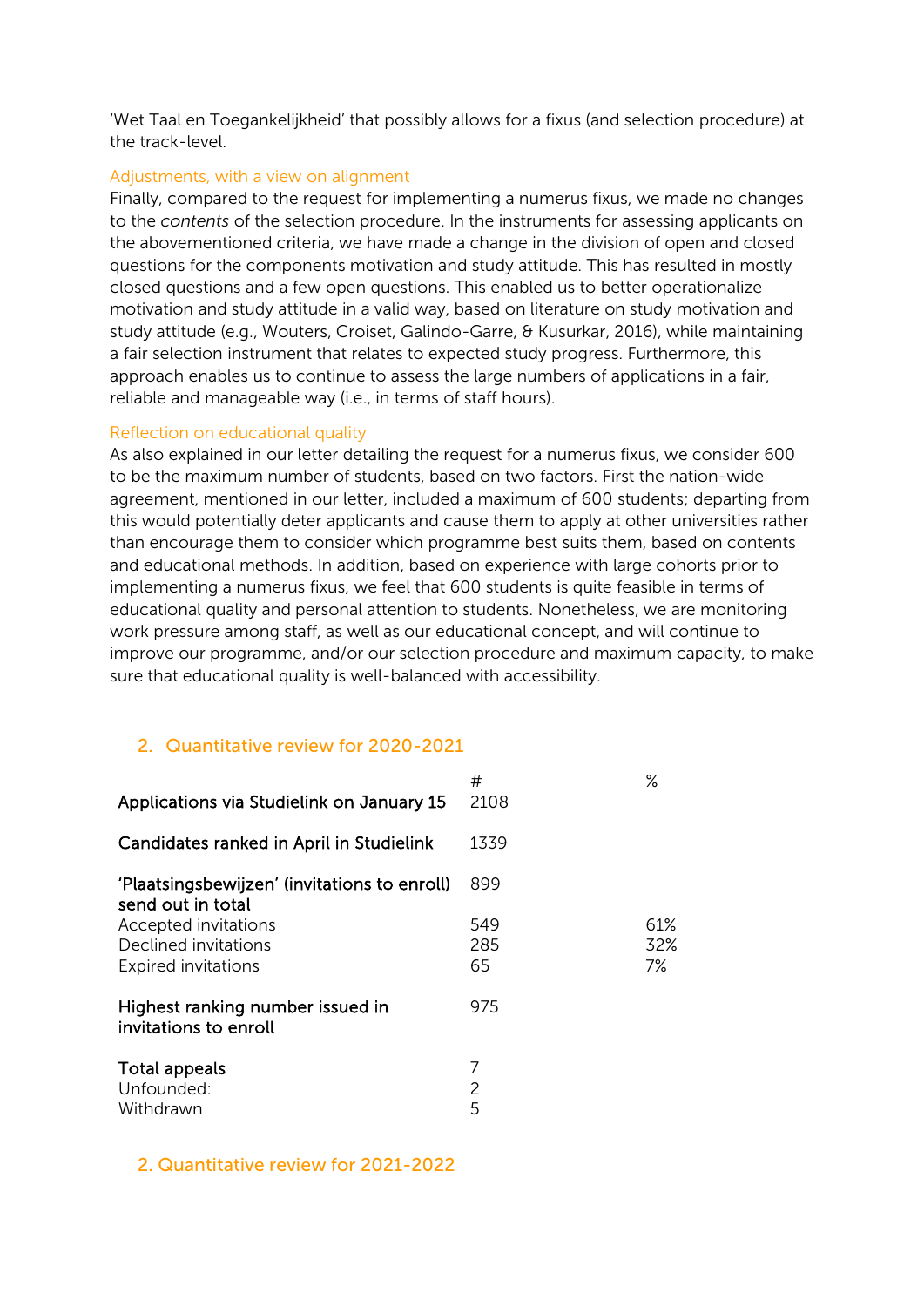| Applications via Studielink on January 15                         | #                             | $\%$  |
|-------------------------------------------------------------------|-------------------------------|-------|
| Candidates ranked in April in Studielink                          | 2589<br>1670                  |       |
| 'Plaatsingsbewijzen' (invitations to enroll)<br>send out in total | 941                           |       |
| Accepted invitations                                              | 548                           | 58.2% |
| Declined invitations                                              | 295                           | 31.4% |
| <b>Expired invitations</b>                                        | 98                            | 10.4% |
| Highest ranking number issued in<br>invitations to enroll         | 1001                          |       |
| Total appeals<br>Unfounded:<br>Withdrawn<br>Settled               | 8<br>2<br>5<br>$\overline{1}$ |       |
|                                                                   |                               |       |

# References

Bradburn, J., & Schmitt, N. (2019). Combining cognitive and noncognitive predictors and impact on selected individual demographics: An illustration. *International Journal of Selection and Assessment*, *27*(1), 21–30.<https://doi.org/10.1111/ijsa.12234>

Erasmus School of Social & Behavioural Sciences (2021). Zelfevaluatierapport Tussentijdse Opleidingsevaluatie Psychologie. Erasmus Universiteit Rotterdam.

Van Lamoen, P., Hiemstra, A., Meeuwisse, M., Severiens, S., & Arends, L. (2022, January 11- 14). *Inclusive Enrolment: Predictive Validity and Adverse Impact of Various Admmission Instruments Used in a Higher Education Bachelor Programme.* [Poster presentation]. European Association of Work and Organizational Psychology Congress, Glasgow, Scotland.

Niessen, A. S. M., & Meijer, R. R. (2017). On the Use of Broadened Admission Criteria in Higher Education. *Perspectives on Psychological Science*, *12*(3), 436–448. <https://doi.org/10.1177/1745691616683050>

Schmitt, N., Keeney, J., Oswald, F. L., Pleskac, T. J., Billington, A. Q., Sinha, R., & Zorzie, M. (2009). Prediction of 4-year college student performance using cognitive and noncognitive predictors and the impact on demographic status of admitted students. *Journal of Applied Psychology*, *94*(6), 1479–1497.<https://doi.org/10.1037/a0016810>

Sinha, R., Oswald, F., Imus, A., & Schmitt, N. (2011). Criterion-Focused Approach to Reducing Adverse Impact in College Admissions. *Applied Measurement in Education*, *24*(2), 137–161.<https://doi.org/10.1080/08957347.2011.554605>

Stegers‐Jager, K. M., Steyerberg, E. W., Lucieer, S. M., & Themmen, A. P. N. (2015). Ethnic and social disparities in performance on medical school selection criteria. *Medical Education*, *49*(1), 124–133.<https://doi.org/10.1111/medu.12536>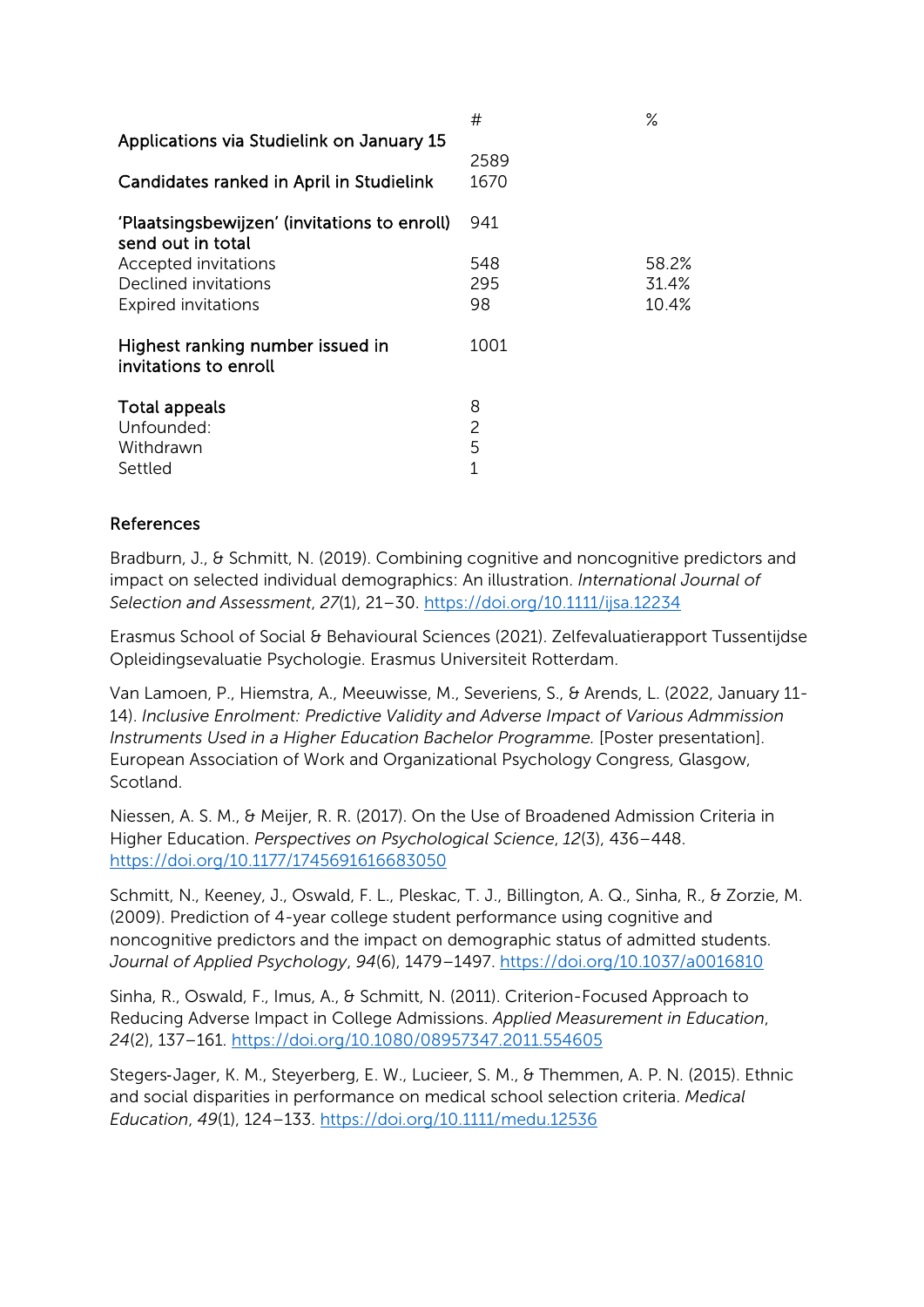Wouters, A., Croiset, G., Galindo-Garre, F., & Kusurkar, R. A. (2016). Motivation of medical students: selection by motivation or motivation by selection. *BMC medical education*, *16*(1), 1-9.<https://doi.org/10.1186/s12909-016-0560-1>